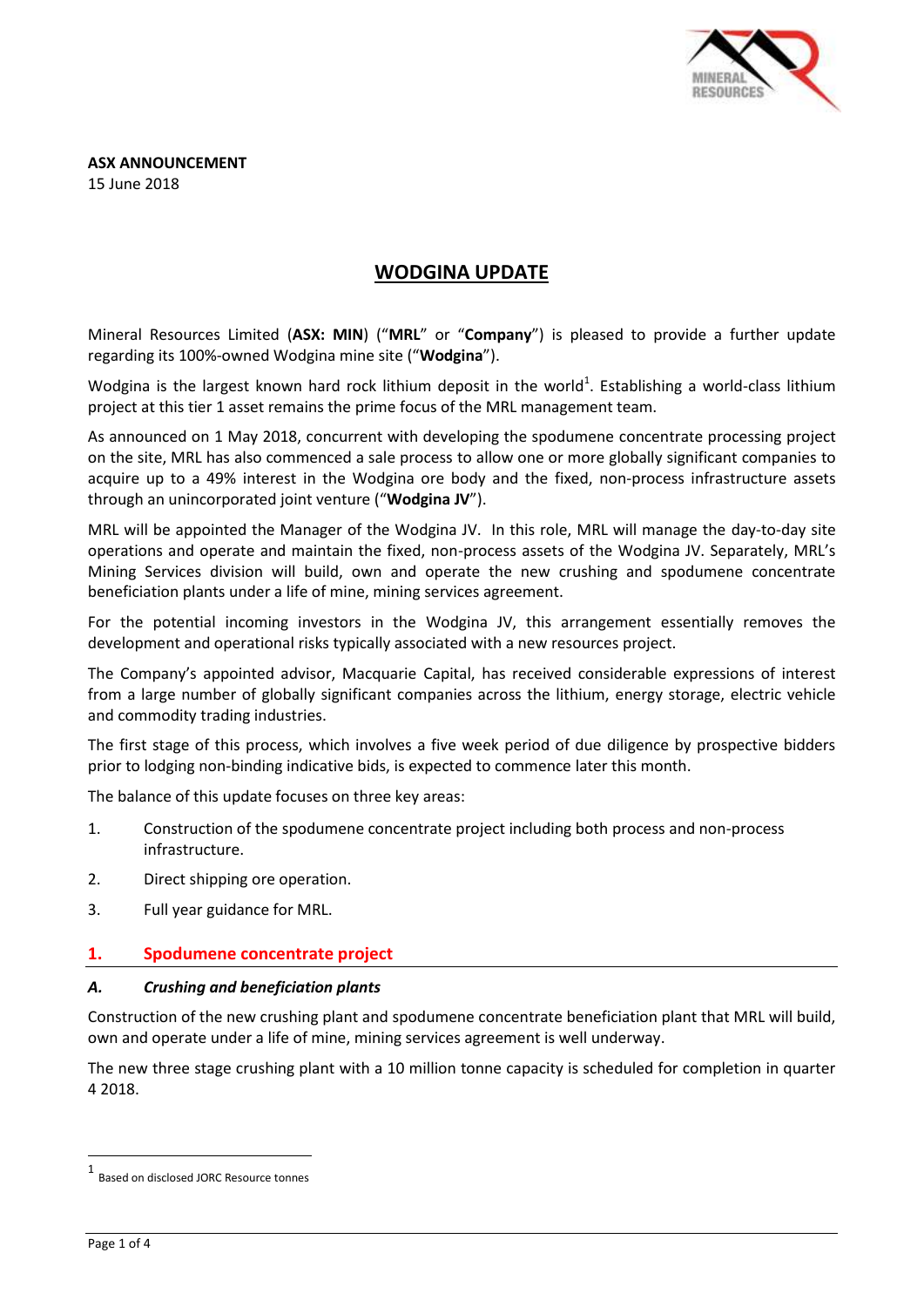

The spodumene concentrate beneficiation plant comprises three discrete modules, with the design providing for future expandability to add a fourth module if required.

The beneficiation plant has been designed with flexibility to enable final product volume and grade to be adjusted depending upon the feed requirements of the downstream processing plant(s). The three modules will be capable of producing a total of 750,000 dry tonnes per annum (**tpa**) of 6% spodumene concentrate and the total volume will increase to approximately 880,000 dry tpa in the event that 5.5% spodumene concentrate grade is targeted.

Construction of the plant remains on schedule, with the three spodumene concentrate beneficiation modules expected to commence commissioning in October 2018, December 2018 and March 2019 respectively.

The Company also notes that Hatch continues to progress the pre-feasiblity study into a lithium hydroxide plant at Wodgina. While the final report into the study is due for release in the 3Q CY2018, all findings to date are extremely positive and no adverse issues have been identified.

## *B. Non-process infrastructure*

MRL is undertaking a considerable upgrade to Wodgina's non-process infrastructure in order to support what will become one of the world's largest hard rock, spodumene concentrate processing operation.

These non-process infrastructure assets will be owned by the Wodgina JV and operated by MRL as the JV Manager.

The Company is pleased to provide the following updates on the discrete items of infrastructure currently under construction.

#### *C. Power station*

The Company has designed and commenced construction of a new power station to meet the increased power requirements at Wodgina.

This power station will be delivered in two stages:

- Stage 1 of the power station comprises 26 x 2MW Cummins gas fuelled generators necessary to meet the power requirements of the new crushing plant and the three spodumene concentrate beneficiation modules.
- Stage 2 will see the power station further expanded to be capable of supplying power to the fully integrated crushing, spodumene concentrate beneficiation and downstream processing plants at Wodgina.

Stage 1 of the new power station is expected to be fully commissioned and on line by 5 January 2019.

## *D. Natural gas pipeline*

To meet the increased gas consumption requirements of the upgraded power station, the Company will replace its existing 4-inch diameter natural gas lateral pipeline that runs 81kms from the Pilbara Energy Pipeline into the Wodgina site with a larger 10-inch diameter pipeline.

This new pipeline, including newly constructed metering, receival and letdown stations, is scheduled for completion by March 2019.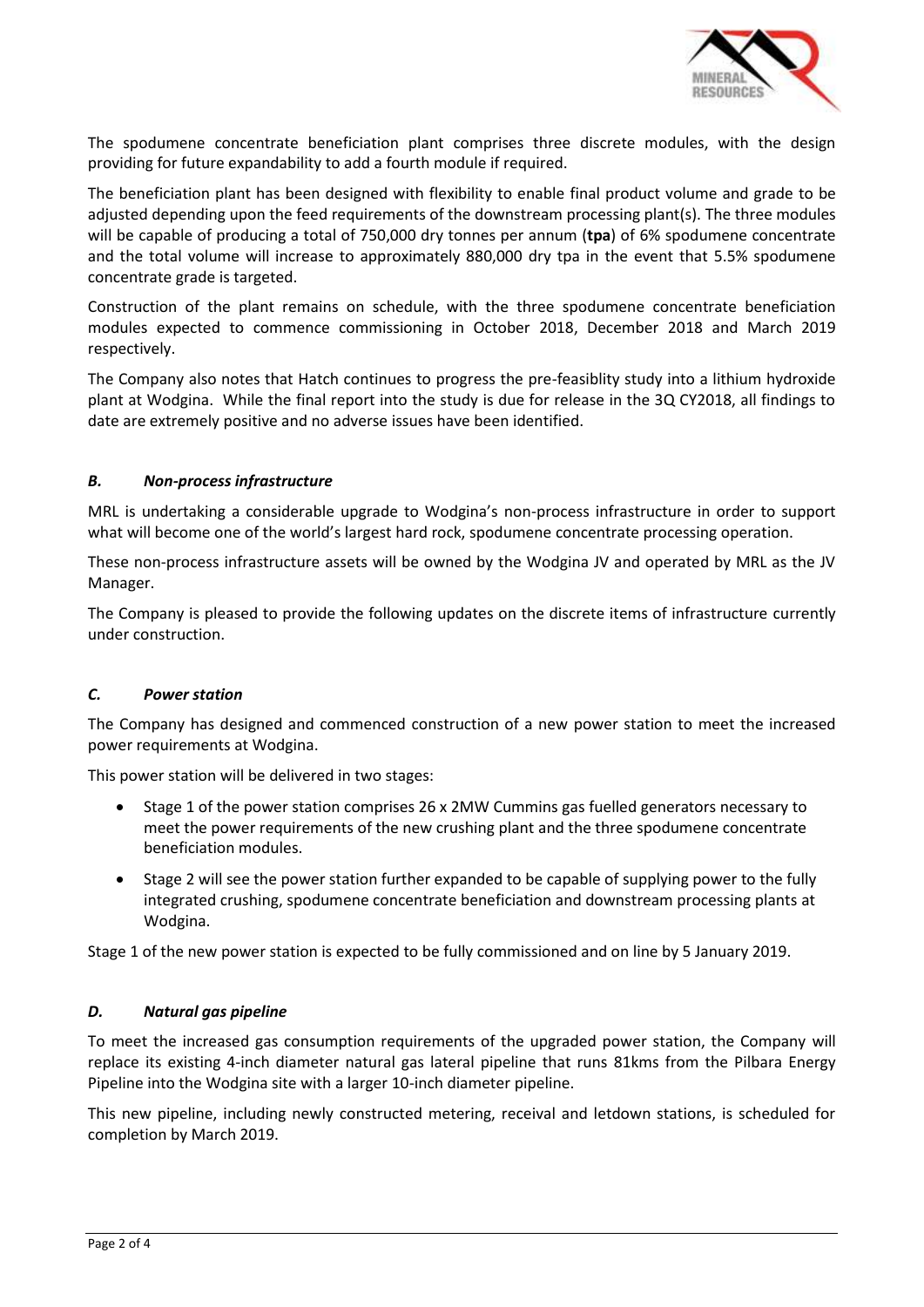

## *E. Camp Accommodation*

The Company continues to increase the site based village accommodation to meet requirements of the growing construction and operational workforces.

The Company has completed construction of its 250 room, construction fly camp.

The Company has also completed the first stage of the expansion to the permanent accommodation village with 104 additional rooms now operational. Approximately 50% of the second stage of the expansion, consisting of an additional 120 rooms, is also complete. Once complete in quarter 4 2018, the expanded permanent village expansion will comprise 824 rooms.

## *F. Tailings storage facilities and water infrastructure*

As Wodgina is a brownfields site, the existing tailings storage facilities will provide many years of storage capacity before expansion is required.

The existing water infrastructure (bores, pipelines and the like) is sufficient to support the spodumene concentrate project. The water quality at Wodgina is extremely high, such that minimal treatment and filtration equipment is required.

## *G. Airport*

To provide a safer and more cost effective transport solution for moving our people to and from Wodgina, the Company is constructing a purpose-designed airport located approximately 10 kilometres from the Wodgina tenements.

The airport includes a sealed, all-weather runway that will be capable of landing A320 jet aircraft.

The Company expects to land its first aircraft on the runway in November 2018.

## **2. Update on Wodgina DSO operations**

MRL's DSO operations at Wodgina have generated considerable cash flow for the Company since they first commenced in April 2017.

This revenue fully funded the open pit pre-strip operation, which has seen the Company remove the extensive cap that overlaid the majority of the lithium ore body in the Cassiterite Pit, which, at times, saw the waste to ore strip ratio, reach as high as 11:1.

The Company has performed some preliminary value analysis using publicly available information concerning prevailing DSO, spodumene concentrate and lithium hydroxide prices against its estimated production costs of the three different products.

This analysis indicates that spodumene concentrate is more than double the profitability of DSO, with the production of lithium hydroxide (currently the subject of a pre-feasibility study by Hatch) being more than double the profitability of spodumene concentrate again.

It is therefore evident that continuing to sell large volumes of DSO effectively reduces the value that will be realised from the Wodgina ore body. This sentiment has been strongly echoed by the experienced and reputable companies that MRL has engaged with during the early stages of the Wodgina divestment process. Given this information and the views of prospective bidders, the Company has determined to slow DSO production and exports.